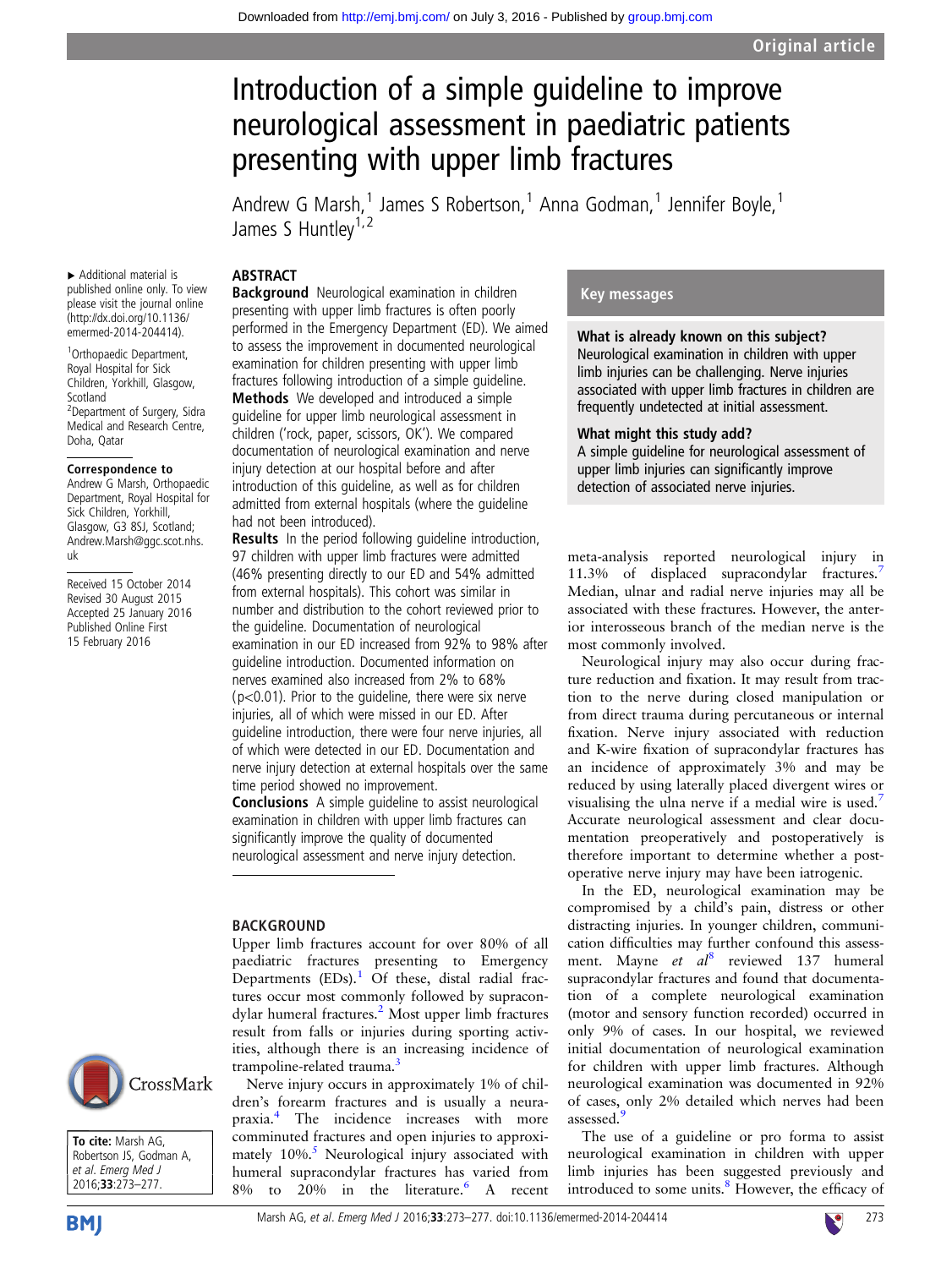Original article

such guidelines has not been reported, nor is it clear whether they act as a teaching aid. We aimed to determine whether introduction of a simple neurological examination guideline ('rock, paper, scissors, OK') could improve documented neurological examination in children presenting with upper limb fractures to our unit and in turn improve detection of associated nerve injuries. We also aimed to assess the impact of this guideline on the knowledge of ED staff regarding neurological examination.

# METHODS

In August 2011, we developed a guideline for upper limb neurological assessment in children (see online supplementary appendix 1). This guideline highlighted a simple sensory and motor examination for the most common nerves injured in upper limb paediatric fractures (median, ulnar, radial and anterior interosseous). The motor assessment involved simple actions for these nerves based on the children's game Rochambeau ('rock, paper, scissors') and included the 'OK' sign to test anterior interosseous nerve (AIN) function.<sup>10</sup> <sup>11</sup> The guideline was reviewed by the clinical lead of the ED in our hospital and, with their approval, disseminated in written form and displayed in the department. In addition, the guideline was presented to emergency doctors starting their rotation at induction teaching sessions. To ensure all ED junior doctors (FY doctors, core trainees, specialty registrars) received information on the guideline, attendance was taken at these sessions and confirmed against staff records for the ED department at the time of the study.

Nine months following introduction of the guideline, we analysed the clinical notes of all children with upper limb fractures admitted to the orthopaedic department at the Royal Hospital for Sick Children, Glasgow over a 3-month period (May 2012– July 2012). These patients were either admitted directly from our own ED or transferred following review at EDs in other regional hospitals. All cases were identified on a daily basis from the orthopaedic ward admission records. To ensure no cases were missed, we cross-checked our data with the orthopaedic ward discharge letters as well as attendance and destination records for all EDs admitting children to our unit. This included the ED at our own hospital and EDs at external hospitals.

The ED assessment chart for each child was analysed by a single reviewer ( JB) and information recorded using a data abstraction sheet. The reviewer was blinded to the study hypothesis at the time of data collection. Information collected included patient demographics, time of presentation to the ED, injury sustained, mechanism of injury, documented clinical examination, initial management in the ED (including analgesia administered) and subsequent definitive treatment. Information about clinical examination included time of assessment, documented neurological examination and documented suspicion of any nerve injury. Details of neurological examination were transcribed on the data abstraction sheet verbatim from the ED chart. Documentation was then categorised into the following groups: neurovascularly intact (NVI) documented with no mention of nerves examined, individual nerve examination documented, motor examination only documented, sensory examination only documented, no documentation. Documentation of neurological assessment performed in the ED was compared with the examination findings of the admitting orthopaedic team.

The results from the current study period (following guideline introduction) were then compared with those from our previously published study, where we reported the quality of documented neurological examination for children presenting with upper limb fractures prior to guideline development.<sup>[9](#page-4-0)</sup> This

study involved a similar review of the clinical notes of all children with upper limb fractures admitted to our orthopaedic unit over a similar 3-month period (May 2011–July 2011). These data were collected using the same methods as in the study period following guideline introduction. A single reviewer ( JSR) was responsible for analysing all of the ED assessment charts with information recorded using the same data abstraction sheet. Information collected again included details of clinical assessment in the ED and any detection of associated nerve injuries. This allowed us to determine any change in clinical practice. All children were also either admitted directly from our own ED or following assessment in the ED of other local units. We were therefore able to compare neurological assessment in our own ED with external hospitals where the guideline had not been introduced.

In parallel to data collection for the previously reported study, we invited all ED medical staff at our hospital to complete a questionnaire on upper limb neurological examination. This aimed to assess baseline knowledge of neurological assessment and included questions about frequency of neurological examination for children presenting with upper limb fractures and which nerves should be commonly examined. We also asked for a brief description of the neurological examination they would perform to assess individual upper limb nerves.

Following introduction of our neurological assessment guideline, ED medical staff at our hospital were invited to complete the same questionnaire on upper limb neurological examination to determine any change in knowledge.

Data from both time periods were collated, analysed and compared. Fisher's exact test was used for comparison of neurological documentation before and after guideline introduction, as datasets could not be assumed to follow a normal distribution and the sample size in comparative groups was relatively small. Similarly, Wilcoxon rank sum test was used to compare times from presentation to clinical assessment in EDs. All statistical tests were performed using SPSS V.18.0.

Ethics committee approval was not required as this was a quality improvement initiative.

# RESULTS

The results for the initial study period (May 2011–July 2011) have previously been reported, but for ease of comparison have been summarised under 'cohort 1' in the results section.<sup>[9](#page-4-0)</sup> During this period, there were 121 paediatric admissions from EDs with upper limb fractures requiring either closed manipulation or operative fixation. Of these, 60 (50%) were admitted from our own ED with the remainder referred from external hospitals. The period that is the focus of the current study, following introduction of the guideline, (May 2012–July 2012) has been summarised in the results section as 'cohort 2'. During this period, there were 97 admissions, with 45 (46%) admitted directly from our own ED. The demographics of the two cohorts are shown in [table 1.](#page-2-0) Age ranges were similar. However, in the second cohort, a greater proportion of boys were admitted.

All patients admitted with upper limb fractures during the study periods (cohort 1 and cohort 2) sustained isolated upper limb injuries only. Overall, injuries did not vary significantly between the cohorts. The most common injuries were combined radius and ulna fractures (40% in first cohort, 48% in second cohort), isolated radial fractures (26%, 21%) and supracondylar distal humeral fractures (18%, 21%). The mechanisms of injury were also similar across both study groups with the most common injury being a simple fall (42%, 45%). Fractures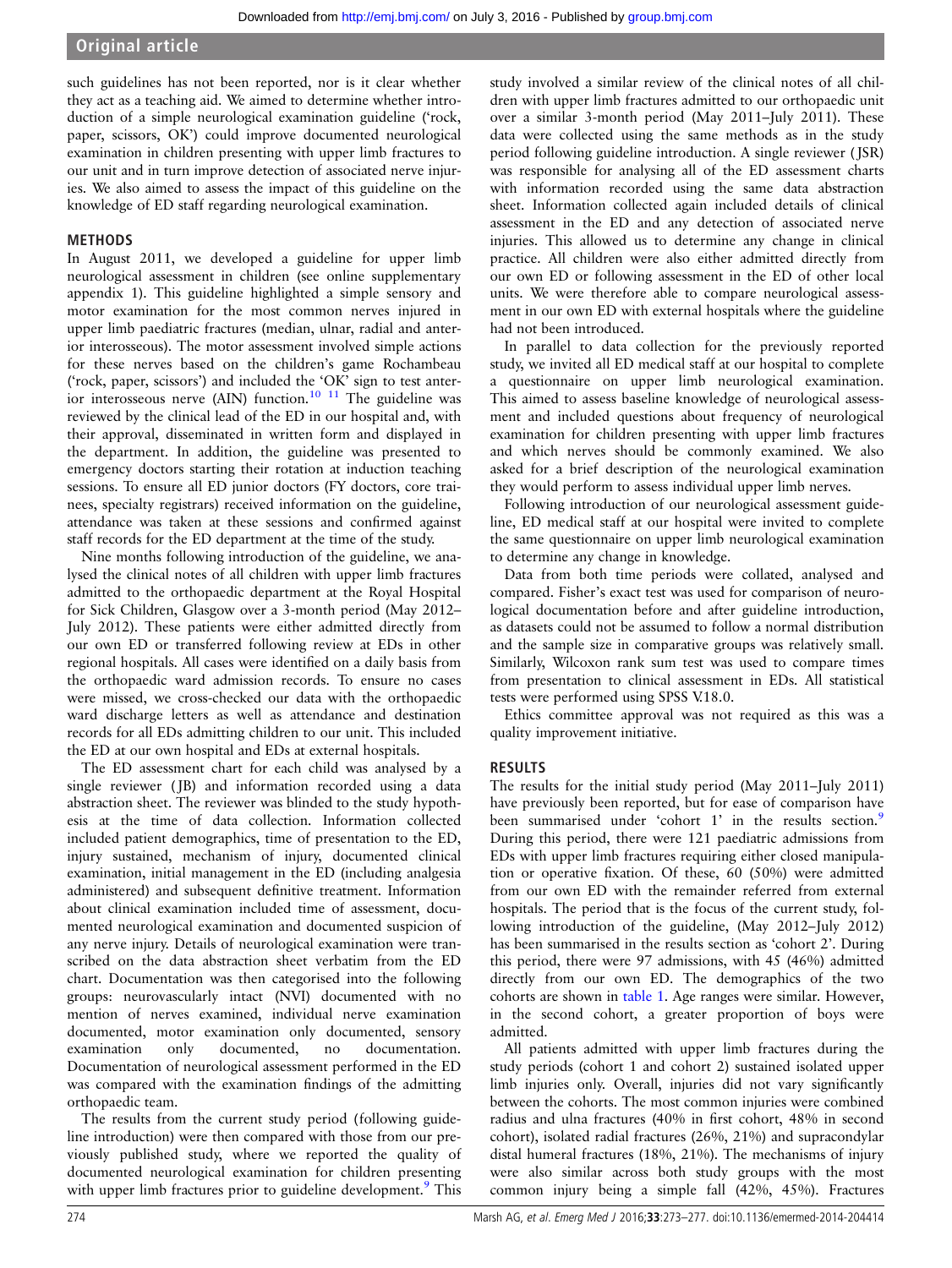<span id="page-2-0"></span>

| <b>Table 1</b> Demographics of paediatric patients admitted in initial |
|------------------------------------------------------------------------|
| and follow-up study periods                                            |

|                                                                                                                                        | Cohort 1<br>$(n=121)^*$ | Cohort 2<br>$(n=97)$ t |
|----------------------------------------------------------------------------------------------------------------------------------------|-------------------------|------------------------|
| Sex                                                                                                                                    |                         |                        |
| Male $(\%)$                                                                                                                            | 61(50)                  | 65 (67)                |
| Female (%)                                                                                                                             | 60 (50)                 | 32 (33)                |
| Age                                                                                                                                    |                         |                        |
| $0 - 2$ years $(\%)$                                                                                                                   | 8(7)                    | 7(7)                   |
| $3-5$ years $(\%)$                                                                                                                     | 36 (30)                 | 37 (38)                |
| $6 - 8$ years $(\%)$                                                                                                                   | 41 (33)                 | 30(31)                 |
| 9-12 years (%)                                                                                                                         | 36 (30)                 | 23(24)                 |
| Injury sustained                                                                                                                       |                         |                        |
| Radius and ulna fracture (%)                                                                                                           | 48 (40)                 | 47 (48)                |
| Radius fracture (%)                                                                                                                    | 32 (26)                 | 20(21)                 |
| Supracondylar distal humerus fracture (%)                                                                                              | 22 (18)                 | 20(21)                 |
| Lateral condyle fracture (%)                                                                                                           | 8(7)                    | 6(6)                   |
| Medial condyle fracture (%)                                                                                                            | 4(3)                    | 1(1)                   |
| Dislocated elbow (%)                                                                                                                   | 4(3)                    | 2(2)                   |
| Ulna fracture (%)                                                                                                                      | 2(2)                    | 1(1)                   |
| Olecranon fracture (%)                                                                                                                 | 1(1)                    | 0(0)                   |
| Mechanism of injury                                                                                                                    |                         |                        |
| Fall (%)                                                                                                                               | 51 (42)                 | 44 (45)                |
| Trampoline (%)                                                                                                                         | 19 (16)                 | 14 (15)                |
| Climbing frame (%)                                                                                                                     | 19 (16)                 | 13 (14)                |
| Bicycle (%)                                                                                                                            | 12(10)                  | 10(10)                 |
| Sport (%)                                                                                                                              | 9(7)                    | 8(8)                   |
| Swings (%)                                                                                                                             | 9(7)                    | 5(5)                   |
| Slide                                                                                                                                  | 2(2)                    | 3(3)                   |
| Median time to assessment in ED                                                                                                        |                         |                        |
| Minutes (range)                                                                                                                        | $10(0-30)$              | $10(0-40)$             |
| Median dose of diamorphine (mg)                                                                                                        |                         |                        |
| 0-2 years (range)                                                                                                                      | $1.2(0.9-1.3)$          | $1.2(1-1.3)$           |
| 3-5 years (range)                                                                                                                      | $1.6(1.4-1.8)$          | $1.7(1.4-1.8)$         |
| 6-8 years (range)                                                                                                                      | $2.8(2.6-3.0)$          | $2.8(2.6-3.0)$         |
| 9-12 years (range)                                                                                                                     | $3.8(3.4 - 4.0)$        | $3.8(3.4 - 4.0)$       |
| *Cohort 1 represents data from initial study period (May 2011-July 2011) and has<br>been reproduced from Robertson et al. <sup>9</sup> |                         |                        |

†Cohort 2 represents data from the follow-up study period (May 2012–July 2012).

sustained from recreational play included trampoline injuries (16%, 15%), falls from climbing apparatus (16%, 14%), falls from swings (7%, 5%) and falls from slides (2%, 3%). Injuries from sporting activities accounted for less than 10% of injuries in both cohorts (7%, 8%).

All children in the study were clinically assessed within 1 h of presentation to the ED. This included patients admitted directly from our own ED and those reviewed at external hospitals. The median time from presentation to the ED and clinical assessment was similar between children in cohort 1 (median time to assessment 10 min, range 0–30 min) and cohort 2 (median time to assessment 10 min, range 0–40 min) (p=0.86, Wilcoxon rank sum test).

Analgesic requirements did not vary between cohorts. All patients were given simple analgesia (paracetamol and ibuprofen) as well as intranasal diamorphine following clinical assessment at triage. The median doses of intranasal diamorphine administered did not vary between children in cohort 1 and cohort 2.

#### Documentation

In cohort 1, documentation of neurological status was similar between those admitted from external hospitals and those

| Hospital                                                                                                                                                                                                     | Cohort<br>$1*$     | Cohort<br>2†       | p<br>Value‡    |
|--------------------------------------------------------------------------------------------------------------------------------------------------------------------------------------------------------------|--------------------|--------------------|----------------|
| Number of children<br><b>RHSC</b><br>Assessed in ED with<br>External hospitals<br>an upper limb injury                                                                                                       | 60(50)<br>61 (50)  | 45 (46)<br>52 (54) |                |
| Number of children<br>RHSC $(%)$<br>with a documented<br>External hospitals (%)<br>neurological<br>examination (%)                                                                                           | 55 (92)<br>51 (84) | 44 (98)<br>45 (87) | 0.04<br>0.79   |
| Number of children<br><b>RHSC (%)</b><br>with a neurological<br>External hospitals<br>examination<br>describing which<br>nerves were<br>assessed $(\% )$                                                     | 1(2)<br>4(8)       | 30(68)<br>5(11)    | < 0.01<br>0.73 |
| *Cohort 1 represents data from initial study period (May 2011-July 2011) and has<br>been reproduced from Robertson et al 9<br>tCobort 2 represents data from the follow-up study period (May 2012-July 2012) |                    |                    |                |

†Cohort 2 represents data from the follow-up study period (May 2012–July 2012). ‡Fisher's exact test.

ED, Emergency Department; RHSC, Royal Hospital for Sick Children.

attending our own ED (table 2 and fi[gure 1](#page-3-0)). At our own hospital, neurological status was documented in 92% of patients, with the majority (88%) evaluated as 'neurovascularly intact'. However, only 2% had any documented evidence of which nerves had been assessed. Similarly, at external hospitals, neurological status had been recorded in 84% of patients with the phrase 'neurovascularly intact' used in 70% of cases. Details of individual nerves assessed were only present in 8% of cases. In both groups, no mention was made of AIN examination in any child.

For cohort 2, following introduction of the guideline, there was an improvement in documentation of neurological examination for patients admitted from our ED. Overall documentation of neurological status increased to 98% (p=0.04, Fisher's exact test). Documentation of which nerves had been examined also increased to  $68\%$  ( $p<0.01$ ). In two cases, there was still no documented neurological examination. In contrast, patients from cohort 2 admitted from external hospitals had no significant change in documented neurological assessment (87%, p=0.79). In addition, details of nerves assessed during examination only occurred in 11% of patients ( $p=0.73$ ).

#### Nerve injury detection

In cohort 1, there were 10 patients who sustained nerve injuries (9%). The most common type of injury producing a neurological deficit was a supracondylar fracture (4, 40%). Six of these were admitted directly from our ED. In all cases, the nerve injury was not diagnosed from initial examination in the ED and the majority had a neurological examination documented as 'neurovascularly intact'. In cohort 2, there were eight nerve injuries. Of the four who presented directly to our ED, all were detected and documented at initial assessment. None of the injuries assessed in external hospitals were diagnosed ([table 3](#page-3-0)).

#### Clinician knowledge

Prior to the introduction of the guideline, the questionnaire responses revealed considerable difference in knowledge and practice between junior members and consultants. While ED consultants reported always examining peripheral nerves in children with upper limb fractures, only 75% of foundation/core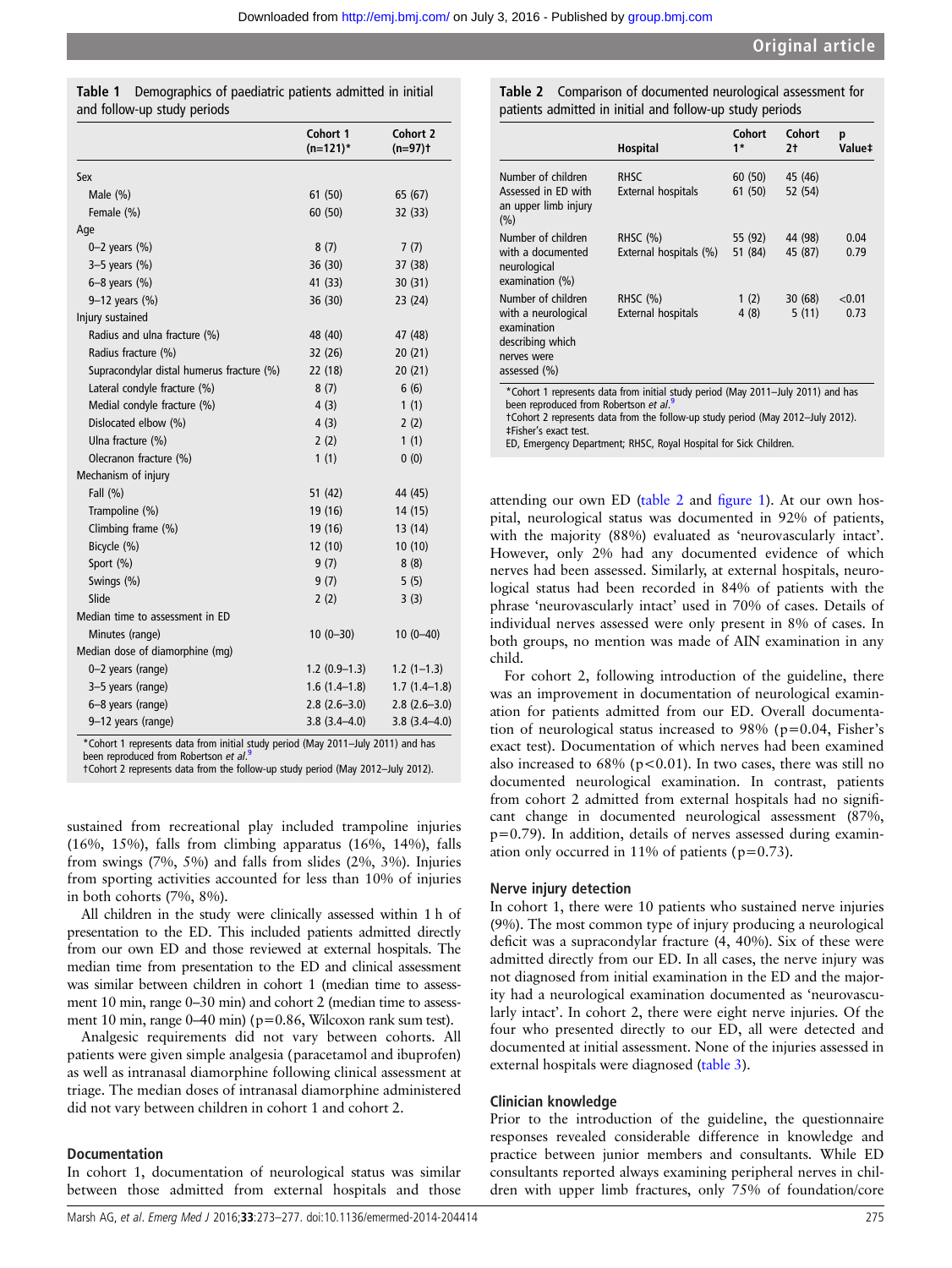<span id="page-3-0"></span>

Figure 1 Documentation of neurological examination by ED staff before and after introduction of the guideline. NVI, neurovascularly intact; RHSC, Royal Hospital for Sick Children.

trainee doctors and 78% of registrars, respectively, stated they would routinely carry out a neurological examination. In addition, consultants were the only group who identified the need to examine the AIN. Despite this, 31% of foundation doctors/ core trainees and 12% of registrars described an examination technique which would test AIN function as part of their median nerve assessment. Following guideline introduction, all emergency medical staff stated they would routinely perform a neurological examination in patients with upper limb injuries. Surprisingly, even after introduction of the guideline, the percentage of clinicians in each grade who could describe an adequate assessment of each nerve did not improve (fi[gure 2](#page-4-0)).

#### **DISCUSSION**

Our results show the introduction of our guideline significantly improved the documentation of neurological examination for paediatric upper limb injuries. There were a greater proportion of patients with a documented neurological examination and increased information on which nerves had been assessed. In addition, we showed a significant increase in the detection of nerve injuries from initial examination performed in the ED at our hospital (cohort 1 vs cohort 2). Referrals to our unit from external hospitals where the guideline was not available showed no improvement during the same time period (cohorts 1 and 2).

We have previously reported that although neurological examination was documented for over 90% of patients presenting to the ED with upper limb injuries, in the majority of cases,

it was not clear how complete an examination had been per-formed, or which nerves had been assessed.<sup>[9](#page-4-0)</sup> In addition, all nerve injuries remained undetected at the time of initial assessment in the ED. Similar findings have been reported for documentation of neurological assessment for paediatric supracondylar fractures, with these authors recommending use of a pro forma to facilitate nerve injury detection.<sup>[8](#page-4-0)</sup>

Any such pro forma or guideline assisting paediatric upper limb nerve assessment needs to describe simple examination techniques that are easily followed by children of different ages. Motor and sensory assessment for individual nerves should also be repeatable and comprehensible for clinicians of different experience. Despite the requirement to provide simple examination methods, the guideline must still allow detection of any potential neurological injury.

We developed and introduced our own guideline (rock, paper, scissors, OK) for neurological assessment in children with upper limb injuries. This was a simple and memorable aid to evaluating sensory and motor function of the four most common nerves (median, ulnar, radial and AIN) at risk in paediatric upper limb injuries.

All paediatric patients examined using our guideline, were able to cooperate with the neurological assessment and no problems with age-related understanding of this were reported. Despite this, we acknowledge that neurological examination in very young children can be particularly challenging. The age range of patients assessed using our guideline (cohort 2) was 20 months to 12 years. Therefore, we do not have evidence of the suitability of this guideline for those younger than 20 months. However, in younger children, modification of our guideline, taking into account comprehension and developmental stage, may be helpful to optimise neurological assessment. For example, rather than using 'rock, paper, scissors', the hand actions for the nursery rhyme 'twinkle, twinkle little star' may be more familiar to younger children and still allow motor assessment of median, ulnar and radial nerves. In addition, simple observation of spontaneous hand movements may provide important information about nerve function even before any formal assessment is performed.

The improvement in documented neurological examination, as well as nerve injuries detected, suggests that our guideline has improved clinical assessment in children with upper limb fractures. The results from our questionnaires would also suggest that the guideline has improved awareness of the importance of neurological assessment in upper limb injuries, especially among junior emergency medical staff (foundation doctors/core trainees). However, despite introducing the guideline alongside a teaching session for emergency doctors, we have not

| Age (years) | Neurological deficit | Injury            | Initial documentation                               | <b>Hospital attended</b> | Nerve injury documented |
|-------------|----------------------|-------------------|-----------------------------------------------------|--------------------------|-------------------------|
| 5           | Radial palsy         | Ulna and radius*  | <b>NVI</b>                                          | External                 | <b>No</b>               |
| 8           | Ulnar paraesthesia   | Ulna and radius*  | Reduced sensation ulnar nerve distribution          | <b>RHSC</b>              | Yes                     |
| 8           | Median paraesthesia  | Supracondylar*    | <b>NVI</b>                                          | External                 | <b>No</b>               |
| 12          | Median paraesthesia  | Radial*           | Reduced sensation median nerve distribution noted   | <b>RHSC</b>              | Yes                     |
| 9           | Ulnar palsy          | Elbow dislocation | Nil                                                 | External                 | <b>No</b>               |
|             | Median paraesthesia  | Ulna and radius*  | Reduced sensation median nerve distribution noted   | <b>RHSC</b>              | Yes                     |
| 6           | Ulnar paraesthesia   | Ulna and radius*  | <b>NVI</b>                                          | External                 | <b>No</b>               |
| 9           | Ulnar neurapraxia    | Supracondylar*    | Reduced ulnar nerve motor function and sensory loss | <b>RHSC</b>              | Yes                     |

\*Fracture. NVI, neurovascularly intact; RHSC, Royal Hospital for Sick Children.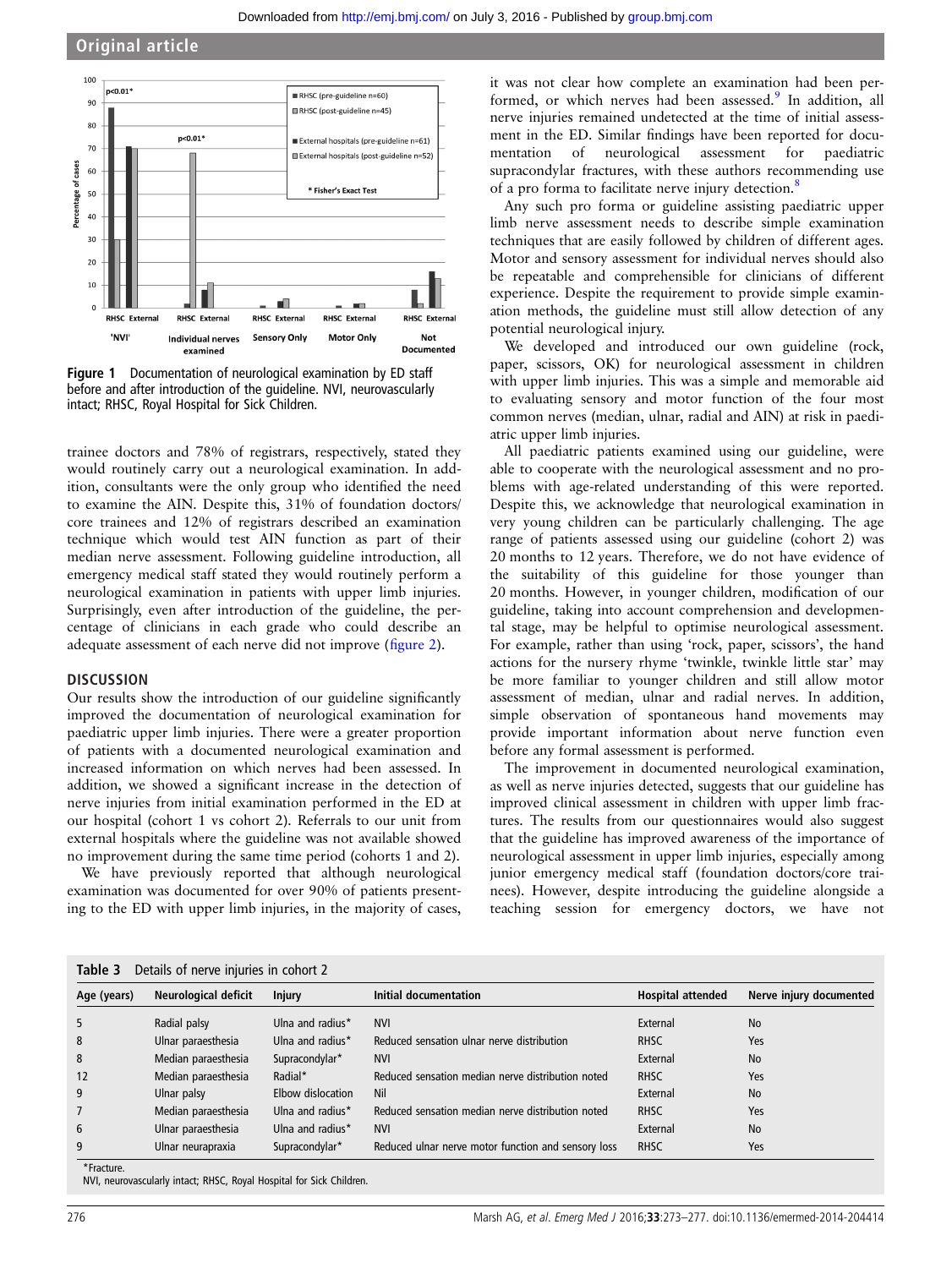<span id="page-4-0"></span>

Figure 2 Percentage of doctors describing a neurological examination adequately assessing individual nerve function on survey preguideline and postguideline introduction. AIN, anterior interosseous nerve; CT, core trainee; FY, foundation year.

demonstrated an associated increase in underlying knowledge of neurological examination. In particular, junior emergency doctors remained less able to describe an adequate examination for upper limb nerve assessment than their registrar or consultant colleagues. This would indicate that a guideline may impact on practice by encouraging a standardised assessment, regardless of knowledge and experience, but without necessarily enhancing full understanding.

The need to assess the AIN was also not recognised by the majority of junior emergency doctors, despite it being the most commonly injured nerve in humeral supracondylar fractures. Interestingly, up to a third of junior doctors still described an examination technique that would test AIN function as part of median nerve assessment. This suggests that nerve function can be assessed without having full knowledge of what is being tested. However, in cases where a neurological deficit is detected, it may be more difficult for junior medical staff to determine which nerves have been injured. This may result in less accurate documentation of neurological assessment as well as difficulties in communicating nerve injuries to specialist teams.

There are a number of limitations to our study. Data were collected by a different single reviewer preguideline and postguideline introduction, which may have resulted in reporting variability. To try and combat this, a standardised data collection sheet was used. The second reviewer was not informed of the study hypothesis at the time of data collection to minimise reporting bias. However, it is difficult to be certain they did not become aware of the hypothesis during the data collection period. It is possible that improvement in nerve injury detection between the two study periods may have been influenced by factors other than the guideline, such as external teaching or differences in experience of rotating ED doctors. Nonetheless, there was no evidence of improvement in ED medical staff knowledge about nerve examination between the study periods. We also included a control group (patients admitted from external hospitals) in the study. In this group, where the guideline was not implemented, there was no improvement in nerve injury detection suggesting any improvement in nerve injury detection resulted from the guideline itself.

The British Orthopaedic Association Standards for Trauma (BOAST) guideline highlights the importance of neurological examination in patients with limb injuries and emphasises clear documentation of this evaluation. $12$  In the paediatric ED, nerve

injuries associated with upper limb fractures may be missed due to difficulties with examination as well as inadequate assessment techniques. Our study shows that introduction of a simple guideline to paediatric EDs can significantly improve documentation of neurological examination and detection rates for fracture-associated nerve injuries.

Acknowledgements We would like to thank the ED staff at the Royal Hospital for Sick Children (Yorkhill), Glasgow for facilitating this project. In particular, we would like to thank the Clinical Lead for the ED, Scott Hendry, and the other ED consultants for supporting the use of the guideline ('rock, paper, scissors, OK') and allowing us to study its impact in the department.

Contributors AGM conceived of the idea for the guideline and the project. AGM, JGR and JSH developed the guideline and contributed to the design of the project. All authors assisted with collection of the data. AGM wrote the first draft. All authors revised/rewrote the manuscript and discussed this at revisional stages. The final manuscript was read and approved by all authors. JSH is the guarantor.

Competing interests None declared.

Provenance and peer review Not commissioned; externally peer reviewed.

Data sharing statement The lead author would be happy to supply the raw data from both quality improvement cycles on request by email.

#### **REFERENCES**

- Rennie L, Court-Brown CM, Mok JK, et al. The epidemiology of fractures in children. *[Injury](http://dx.doi.org/10.1016/j.injury.2007.01.036)* 2007;38:913-22.
- 2 Chen JC, Shen WY. Limb fracture pattern in different pediatric age groups: a study of 3350 children. [J Orthop Trauma](http://dx.doi.org/10.1097/00005131-199302000-00004) 1993;7:15–22.
- 3 Wootton M, Harris D. Trampolining injuries presenting to a children's emergency department. [Emerg Med J](http://dx.doi.org/10.1136/emj.2008.069344) 2009;26:728–31.
- Davis DR, Green DP. Forearm fractures in children: pitfalls and complications. Clin Orth 1976;120:172–84.
- 5 Luhmann SJ, Schootman M, Schoenecker PL, et al. Complications and outcomes of open pediatric forearm fractures. [J Ped Ortho](http://dx.doi.org/10.1097/01241398-200401000-00001) 2004;24:1–6.
- 6 Baratz M, Micucci C, Sangimino M. Pediatric supracondylar humerus fractures. [Hand](http://dx.doi.org/10.1016/j.hcl.2005.11.002) [Clin](http://dx.doi.org/10.1016/j.hcl.2005.11.002) 2006;22:69–75.
- 7 Babal JC, Mehlman CT, Klein G. Nerve injuries associated with pediatric supracondylar fractures: a meta-analysis. [J Ped Ortho](http://dx.doi.org/10.1097/BPO.0b013e3181d213a6) 2010;30:253-63.
- 8 Mayne AIW, Perry DC, Stables G, et al. Documentation of neurovascular status in supracondylar fractures and the development of an assessment proforma. *[Emerg](http://dx.doi.org/10.1136/emermed-2012-201293)* [Med J](http://dx.doi.org/10.1136/emermed-2012-201293) 2013;30:480–2.
- 9 Robertson JS, Marsh AG, Huntley JS. Neurological status in paediatric upper limb injuries in the emergency department-current practice. **[BMC Res Notes](http://dx.doi.org/10.1186/1756-0500-5-324)** 2012;22:324.
- 10 Davidson AW. Rock-Paper-Scissors. *[Injury](http://dx.doi.org/10.1016/S0020-1383(02)00102-X)* 2003;34:61-3.
- 11 Spinner M. The anterior interosseous-nerve syndrome. With special attention to it's variations. J Bone Joint Surg Am 1970;52A:84–94.
- 12 British Orthopaedic Association Standards for Trauma: BOAST 5: Peripheral Nerve Injury. Sept 2012 [www.BOA.ac.uk](http://www.BOA.ac.uk) (accessed 10 Feb 2016).